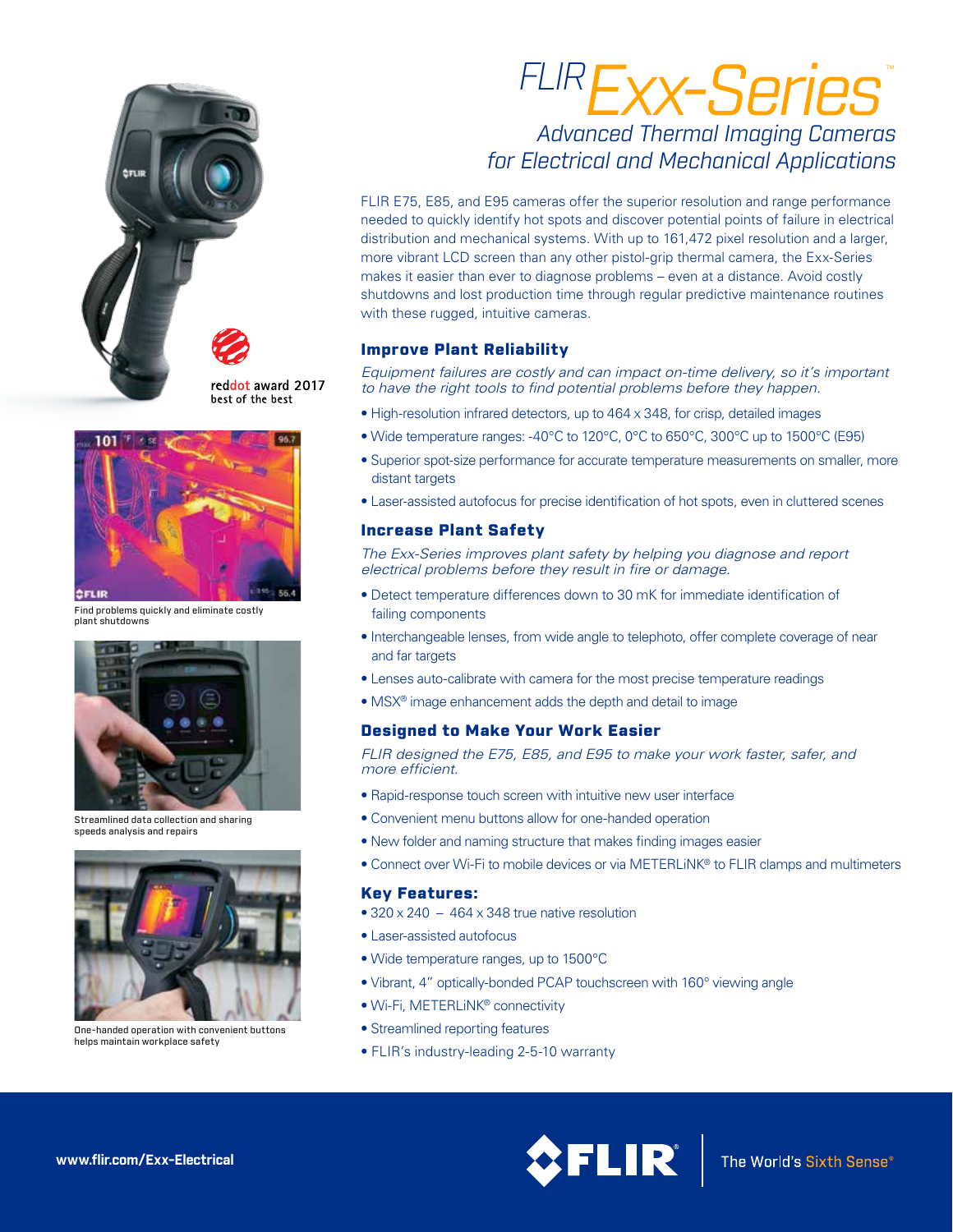# **Specifications**

| <b>Features By Camera</b>                 | <b>E75</b>                                                                                     | E85                                                                                                                                                                                                                                                                                                                                                                     | E95                                                                          |
|-------------------------------------------|------------------------------------------------------------------------------------------------|-------------------------------------------------------------------------------------------------------------------------------------------------------------------------------------------------------------------------------------------------------------------------------------------------------------------------------------------------------------------------|------------------------------------------------------------------------------|
| IR Resolution                             |                                                                                                |                                                                                                                                                                                                                                                                                                                                                                         |                                                                              |
| Object Temperature Range                  | $320 \times 240$<br>-20°C to 120°C (-4°F to 248°F)<br>0°C to 650°C (32°F to 1200°F)            | 384 x 288<br>-20°C to 120°C (-4°F to 248°F)<br>0°C to 650°C (32°F to 1200°F)                                                                                                                                                                                                                                                                                            | 464 x 348<br>-20°C to 120°C (-4°F to 248°F)<br>0°C to 650°C (32°F to 1200°F) |
|                                           | Optional 300°C to 1000°C<br>(572°F to 1830°F)                                                  | 300°C to 1200°C<br>(572°F to 2192°F)                                                                                                                                                                                                                                                                                                                                    | 300°C to 1500°C<br>(572°F to 2732°F)                                         |
| Time-lapse (Infrared)                     | <b>No</b>                                                                                      | <b>No</b>                                                                                                                                                                                                                                                                                                                                                               | 10 sec to 24 hours                                                           |
| <b>Measurement Features by Camera</b>     |                                                                                                |                                                                                                                                                                                                                                                                                                                                                                         |                                                                              |
| Area Measurement Information              | <b>No</b>                                                                                      | Yes                                                                                                                                                                                                                                                                                                                                                                     | Yes                                                                          |
| Spotmeter                                 | 1 in live mode                                                                                 | 3 in live mode                                                                                                                                                                                                                                                                                                                                                          | 3 in live mode                                                               |
| Area                                      | <b>No</b>                                                                                      | 3 in live mode                                                                                                                                                                                                                                                                                                                                                          | 3 in live mode                                                               |
| <b>Common Features</b>                    | <b>Exx-Series</b>                                                                              |                                                                                                                                                                                                                                                                                                                                                                         |                                                                              |
| Detector Type and Pitch                   | Uncooled microbolometer, 17 µm                                                                 |                                                                                                                                                                                                                                                                                                                                                                         |                                                                              |
| Thermal Sensitivity/NETD                  | $< 0.03$ °C @ 30°C (86°F)                                                                      |                                                                                                                                                                                                                                                                                                                                                                         |                                                                              |
| Spectral Range                            | $7.5 - 14.0 \,\mu m$                                                                           |                                                                                                                                                                                                                                                                                                                                                                         |                                                                              |
| Image Frequency                           | 30 Hz                                                                                          |                                                                                                                                                                                                                                                                                                                                                                         |                                                                              |
| Field of View (FOV)                       | 24° x 18° (17 mm lens), 42° x 32° (10 mm lens), 14° x 10° (29 mm lens)                         |                                                                                                                                                                                                                                                                                                                                                                         |                                                                              |
| F-Number                                  | f/1.3, f/1.1                                                                                   |                                                                                                                                                                                                                                                                                                                                                                         |                                                                              |
| Lens Identification                       | Automatic                                                                                      |                                                                                                                                                                                                                                                                                                                                                                         |                                                                              |
| Focus                                     | Continuous, one-shot laser distance meter (LDM), one-shot contrast, manual                     |                                                                                                                                                                                                                                                                                                                                                                         |                                                                              |
| Digital Zoom                              | 1-4x continuous                                                                                |                                                                                                                                                                                                                                                                                                                                                                         |                                                                              |
| <b>Image Presentation and Modes</b>       |                                                                                                |                                                                                                                                                                                                                                                                                                                                                                         |                                                                              |
| Display                                   | 4", 640 x 480 optically-bonded PCAP touchscreen, with 400 cd/m <sup>2</sup> surface brightness |                                                                                                                                                                                                                                                                                                                                                                         |                                                                              |
| Digital Camera                            | 5 MP, 53° x 41° FOV                                                                            |                                                                                                                                                                                                                                                                                                                                                                         |                                                                              |
| <b>Color Palettes</b>                     | Iron, Gray, Rainbow, Arctic, Lava, Rainbow HC                                                  |                                                                                                                                                                                                                                                                                                                                                                         |                                                                              |
| Image Modes                               | Infrared, visual, MSX®, Picture-in-Picture                                                     |                                                                                                                                                                                                                                                                                                                                                                         |                                                                              |
| Picture-in-Picture                        | Resizable and movable                                                                          |                                                                                                                                                                                                                                                                                                                                                                         |                                                                              |
| <b>MSX®</b>                               | Embosses visual details on full resolution thermal image                                       |                                                                                                                                                                                                                                                                                                                                                                         |                                                                              |
| UltraMax <sup>™</sup>                     | Super-resolution process quadruples pixel count, activated in FLIR Tools+                      |                                                                                                                                                                                                                                                                                                                                                                         |                                                                              |
| <b>Measurement and Analysis</b>           |                                                                                                |                                                                                                                                                                                                                                                                                                                                                                         |                                                                              |
| Accuracy                                  |                                                                                                | ±2°C (±3.6°F) or ±2% of reading for ambient temperature 15°C to 35°C (59°F to 95°F) and object                                                                                                                                                                                                                                                                          |                                                                              |
|                                           | temperature above 0°C (32°F)                                                                   |                                                                                                                                                                                                                                                                                                                                                                         |                                                                              |
| Alarms                                    | Moisture alarm, insulation alarm, measurement alarms                                           |                                                                                                                                                                                                                                                                                                                                                                         |                                                                              |
| Color Alarm (Isotherm)                    | Above/below/interval/condensation/insulation                                                   |                                                                                                                                                                                                                                                                                                                                                                         |                                                                              |
| Laser Distance Measurement                | Yes, on-screen                                                                                 |                                                                                                                                                                                                                                                                                                                                                                         |                                                                              |
| <b>Measurement Presets</b>                | No measurement, center spot, hot spot, cold spot, User Preset 1, User Preset 2                 |                                                                                                                                                                                                                                                                                                                                                                         |                                                                              |
| Compass, GPS                              | Yes; automatic GPS image tagging                                                               |                                                                                                                                                                                                                                                                                                                                                                         |                                                                              |
| <b>METERLINK®</b>                         | Yes; several readings                                                                          |                                                                                                                                                                                                                                                                                                                                                                         |                                                                              |
| <b>Image Storage</b>                      |                                                                                                |                                                                                                                                                                                                                                                                                                                                                                         |                                                                              |
| Storage Media                             | Removable SD card (8 GB)                                                                       |                                                                                                                                                                                                                                                                                                                                                                         |                                                                              |
| Image File Format                         | Standard radiometric JPEG, measurement data included                                           |                                                                                                                                                                                                                                                                                                                                                                         |                                                                              |
| <b>Video Recording and Streaming</b>      |                                                                                                |                                                                                                                                                                                                                                                                                                                                                                         |                                                                              |
| Radiometric IR Video Recording            |                                                                                                | Real-time radiometric recording (.csg)                                                                                                                                                                                                                                                                                                                                  |                                                                              |
| Non-Radiometric IR<br>or Visual Video     |                                                                                                | H.264 to memory card                                                                                                                                                                                                                                                                                                                                                    |                                                                              |
| Radiometric IR Video Streaming            | Yes, over UVC or Wi-Fi                                                                         |                                                                                                                                                                                                                                                                                                                                                                         |                                                                              |
| Non-Radiometric IR Video                  | H.264 or MPEG-4 over Wi-Fi                                                                     |                                                                                                                                                                                                                                                                                                                                                                         |                                                                              |
| Streaming                                 | MJPEG over UVC or Wi-Fi                                                                        |                                                                                                                                                                                                                                                                                                                                                                         |                                                                              |
| Communication Interfaces                  | USB 2.0, Bluetooth, Wi-Fi                                                                      |                                                                                                                                                                                                                                                                                                                                                                         |                                                                              |
| Video Out                                 | DisplayPort over USB Type-C                                                                    |                                                                                                                                                                                                                                                                                                                                                                         |                                                                              |
| <b>Additional Data</b>                    |                                                                                                |                                                                                                                                                                                                                                                                                                                                                                         |                                                                              |
| <b>Battery Type</b>                       |                                                                                                | Li-ion battery, charged in camera or on separate charger                                                                                                                                                                                                                                                                                                                |                                                                              |
| <b>Battery Operating Time</b>             | Approx. 2.5 hours at 25°C (77°F) ambient temperature and typical use                           |                                                                                                                                                                                                                                                                                                                                                                         |                                                                              |
| <b>Operating Temperature Range</b>        | $-15^{\circ}$ C to 50 $^{\circ}$ C (5 $^{\circ}$ F to 122 $^{\circ}$ F)                        |                                                                                                                                                                                                                                                                                                                                                                         |                                                                              |
| Storage Temperature Range                 | -40°C to 70°C (-40°F to 158°F)                                                                 |                                                                                                                                                                                                                                                                                                                                                                         |                                                                              |
| Shock/Vibration/<br>Encapsulation; Safety | 25 g / IEC 60068-2-27, 2 g / IEC 60068-2-6, IP 54 / IEC 60529; EN/UL/CSA/PSE 60950-1           |                                                                                                                                                                                                                                                                                                                                                                         |                                                                              |
| Weight/Dimensions w/o Lens                |                                                                                                | 1 kg (2.2 lbs), 27.8 x 11.6 x 11.3 cm (11.0 x 4.6 x 4.4 in)                                                                                                                                                                                                                                                                                                             |                                                                              |
| <b>Box Contents</b>                       |                                                                                                |                                                                                                                                                                                                                                                                                                                                                                         |                                                                              |
| Packaging                                 |                                                                                                | Infrared camera with lens, battery (2 ea), battery charger with power supply, front lens and light protection,<br>straps (hand and wrist), lanyards, lens caps (front and rear), lens cleaning cloth, 15 W3 A power supply,<br>printed documentation, 8 GB SD card, Torx screwdriver, cables (USB 2.0 A to USB Type-C, USB Type-C to<br>HDMI, USB Type-C to USB Type-C) |                                                                              |

# PORTLAND

Corporate Headquarters FLIR Systems, Inc. 27700 SW Parkway Ave. Wilsonville, OR 97070 PH: +1 866.477.3687

#### NASHUA

FLIR Systems, Inc. 9 Townsend West Nashua, NH 03063 PH: +1 866.477.3687

#### CANADA

FLIR Systems, Ltd. 920 Sheldon Court Burlington, ON L7L 5K6 Canada PH: +1 800.613.0507

#### LATIN AMERICA

FLIR Systems Brasil Av. Antonio Bardella, 320 Sorocaba, SP 18085-852 Brasil PH: +55 15 3238 7080

CHINA FLIR Systems Co., Ltd Rm 1613-16, Tower II Grand Central Plaza 1 38 Shatin Rural Committee Rd. Shatin, New Territories Hong Kong PH: +852 2792 8955

# BELGIUM

FLIR Systems Luxemburgstraat 2 2321 Meer Belgium PH: +32 (0) 3665 5100

### UNITED KINGDOM

www.flir.com FLIR Systems UK 2 Kings Hill Ave., Kings Hill West Malling, Kent ME19 4AQ United Kingdom PH +44 (0)1732 220 011

NASDAQ: FLIR

Equipment described herein may require US Government authorization for export purposes. Diversion contrary to US law is prohibited. Imagery for illustration purposes only. Specifications are subject to change without notice. ©2017 FLIR Systems, Inc. All rights reserved. (01/17) 16-1455

Specifications are subject to change without notice.

For the most up-to-date specs, go to www.support.flir.com